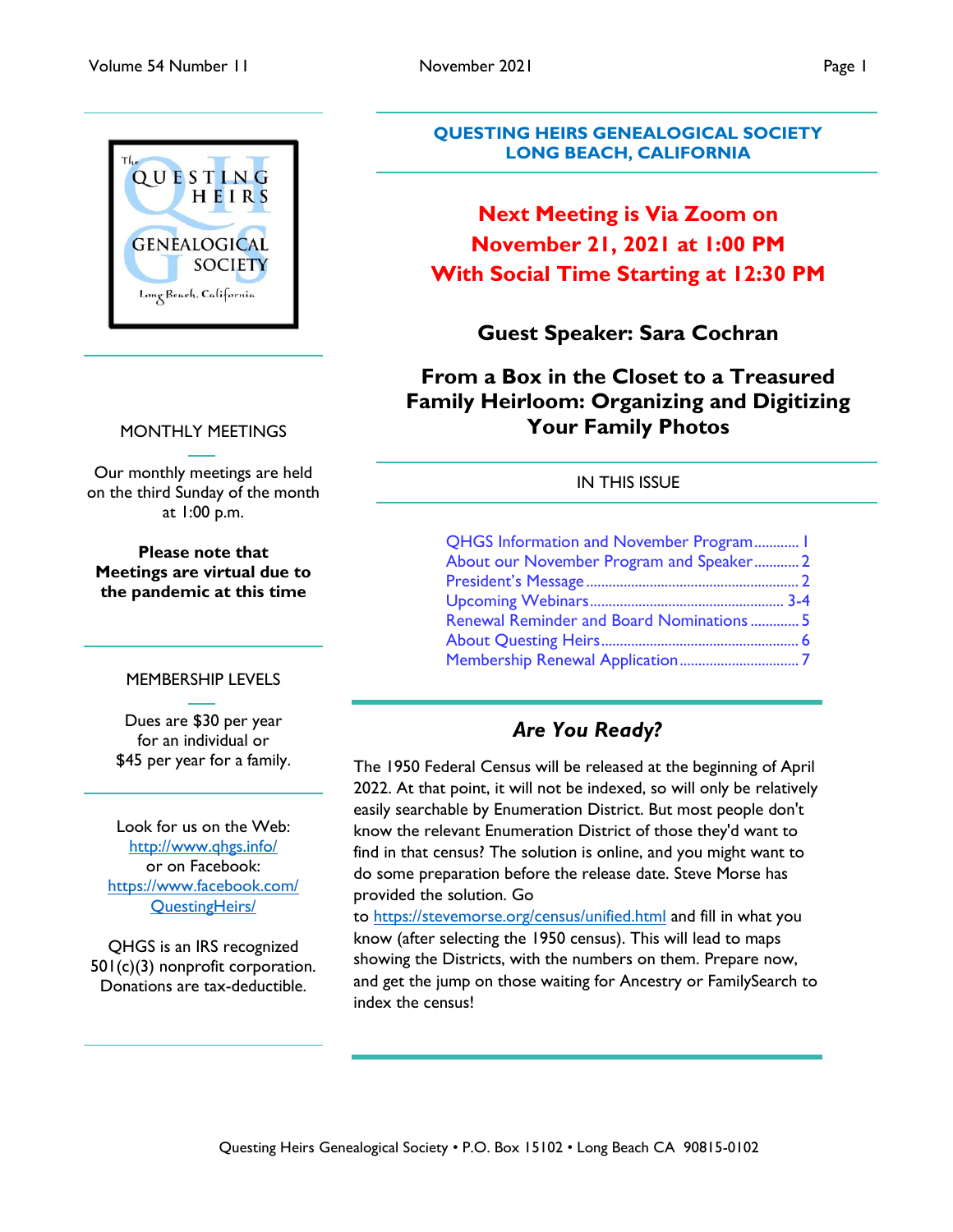# **• Our November Speaker – Sara Cochran •**

# **Presenting on**

## <span id="page-1-0"></span>**From a Box in the Closet to a Treasured Family Heirloom: Organizing and Digitizing Your Family Photos**



Every person that starts researching their family history does so for a different reason. For some, they feel disconnected from themselves or seek understanding about modern issues from the past. For others, the genealogy "bug" bites when a family member asks them for some help with research. For me, it was a desire to learn about the people I came from, all these marvelous looking people in my Grandma's photo albums.

The Egyptians believed they were immortal if they were remembered. By seeking out our ancestors, we give them immortality. Someday, perhaps, someone will do the same for us! I'm just a little passionate about family history. A good friend helped me paint this on my wall and my long-suffering husband hung all the pictures.

I have returned a few "long-lost" family members to their spot on the family tree. Through research, I was able to discover what happened to a Great-Grandfather and one of his daughters on one side of the family, and a 2nd-Great Grand Aunt and 2nd-Great Grand Uncle on the other side. I'm not done with them yet, there are still puzzles to solve from the in-between years. But I can mark the places where they lie and there is some closure for the living family that has wondered what happened all these years. Each of them appears on this tree.

# **QHGS President's Message**

## **by: Christina "Tina" McKillip**



While attending a My Heritage live presentation on Facebook earlier this year, I made a comment about their new animation tool and how it brought my great grandparents to life along with a memory for my dad.

My Heritage asked me to send them a short story and they posted it on their blog last week. (Click **[here](https://blog.myheritage.com/2021/10/the-deep-nostalgia-animation-of-my-dads-grandma-made-him-a-little-boy-again-for-a-moment/?utm_source=organic_facebook&utm_medium=social&utm_campaign=web&tr_funnel=web&tr_country=US&tr_creative=Christina_user_story&utm_content=Christina_user_story&fbclid=IwAR2Me9wUslvb5hNNOR0LQM40t9bYjGu_dwgfbiEMJ7ZxEYRHVQ7WqZnvINw)** to see the story in My Heritage.) This is a good reminder for us to share our stories now so our descendants will have the stories that we have yearned to find in

our own search of ancestors.

Our Board of Directors have voted to meet via Zoom thru March 2022. I just realized that Easter Sunday falls on our meeting day this year so it looks like we will meet in person in May as long as COVID guidelines say it is safe to do so.

Are you on Facebook or other social media? Do you have time to post upcoming local or free genealogy events on these platforms? If you are interested, contact me at the email address below.

If you have any questions, concerns, ideas or suggestions, please let me know. You can find my contact information in the member directory or email me at questingheirs@gmail.com.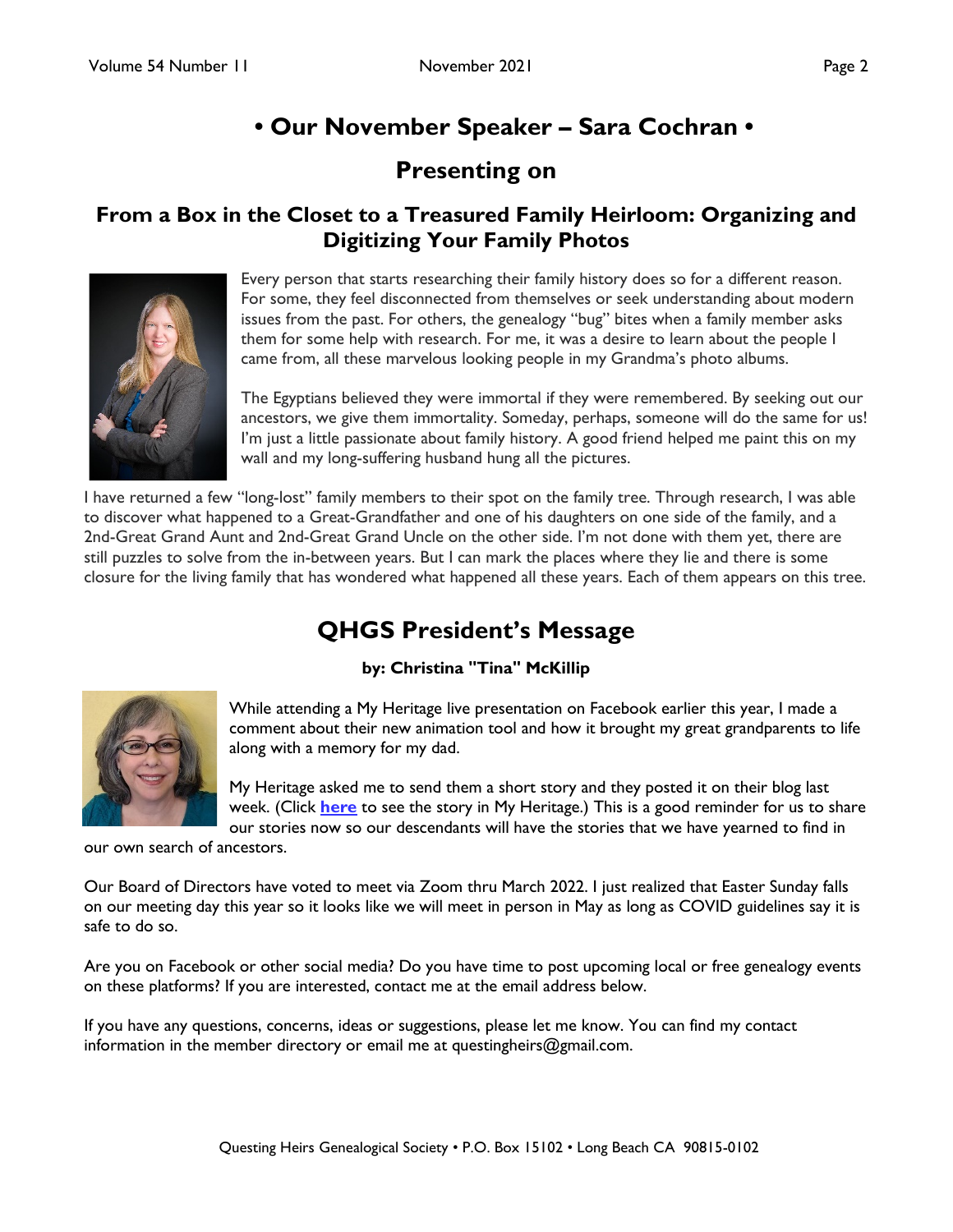<span id="page-2-0"></span>Г

# **Upcoming Webinars**

# **November 2021**

# **Family History Library Webinar Calendar**

| Please note that all webinar times are given in PDT thru 11/6/2021, and PST beginning 11/7/2021                                                      |                                                                                                    |                                    |  |  |
|------------------------------------------------------------------------------------------------------------------------------------------------------|----------------------------------------------------------------------------------------------------|------------------------------------|--|--|
| <b>DATE/TIME</b>                                                                                                                                     | <b>WEBINAR TITLE (Level)</b>                                                                       | <b>REGISTRATION</b><br><b>LINK</b> |  |  |
| Wed, Nov 3, 9:00 AM PDT                                                                                                                              | GenTeam Gazetteer and Maps (Beginner)                                                              | Yes                                |  |  |
| Wed, Nov 3, 9:30 AM PDT                                                                                                                              | Finding Jewish Records at the National<br>Archives (Intermediate)                                  | Yes                                |  |  |
| Thu, Nov 4, 9:00 AM PDT                                                                                                                              | "Hallelujah!" Researching African American Church<br>Records (Intermediate)                        | Yes                                |  |  |
| Sat, Nov 6, 9:00 AM PDT                                                                                                                              | How to Use Danish Church Records (Beginner)                                                        | Yes                                |  |  |
| Sat, Nov 6, 9:15 AM PDT                                                                                                                              | Research in Skåne, Sweden (Intermediate)                                                           | Yes                                |  |  |
| Sat, Nov 6, 11:30 PM PDT                                                                                                                             | Norway Census Strategy (Intermediate)                                                              | Yes                                |  |  |
| Sat, Nov 6, 12:45 PM PDT                                                                                                                             | Historical Timeline for Norway (Beginner)                                                          | Yes                                |  |  |
| Sat, Nov 6, 2:00 PM PDT                                                                                                                              | How to Read the Church Records for Iceland<br>(Beginner)                                           | Yes                                |  |  |
| Wed, Nov 10, 9:00 AM PST                                                                                                                             | Netherlands Censuses and Population Registers<br>(Intermediate)                                    | Yes                                |  |  |
| Wed, Nov 10, 11:00 PM PST                                                                                                                            | Netherlands Notarial Records (Advanced)                                                            |                                    |  |  |
| Wed, Nov 10, 1:00 PM PST<br>Netherlands Archive Spotlight: Friesland<br>(Intermediate)                                                               |                                                                                                    | Yes                                |  |  |
| Thu, Nov 11, 9:00 AM PST                                                                                                                             | U.S. Military Pension Files (1776-1916): A Gold Mine<br>for Family History Research (Intermediate) | Yes                                |  |  |
| Thu, Nov 18, 9:00 AM PST                                                                                                                             | From the Colonies to Canada: Researching Your<br>UnitedEmpire Loyalists (Intermediate)             | Yes                                |  |  |
| To view a Webinar on the date and time listed, click on the 'Yes' to the right of the<br>webinar title. The 'Yes' link will take you to the webinar. |                                                                                                    |                                    |  |  |
| For a list of monthly classes and webinars, please visit:<br>http://familysearch.org/locations/library_class_schedule                                |                                                                                                    |                                    |  |  |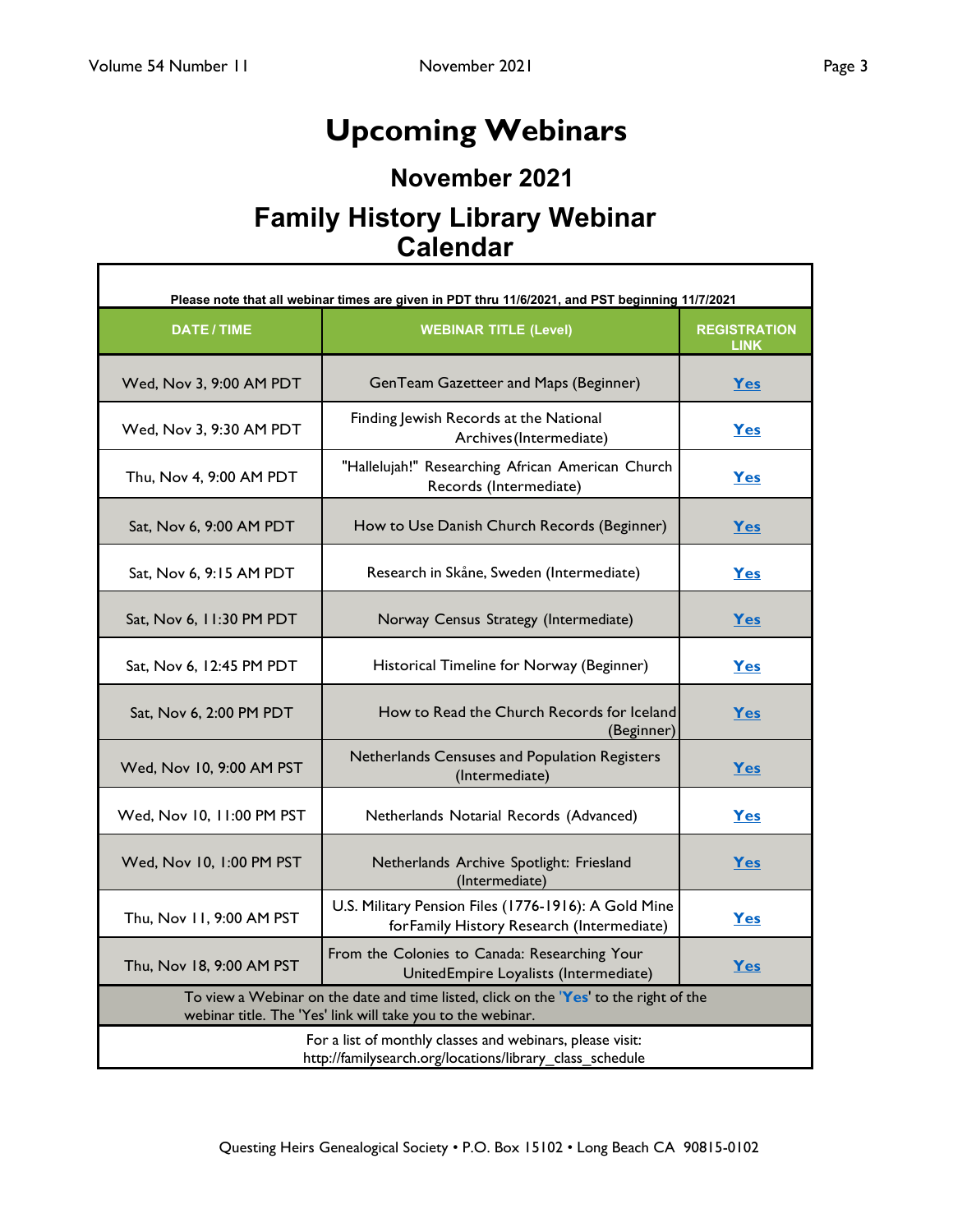# **Legacy Family Tree Free Webinars**

## **[Legacy Family Tree Webinars : Upcoming Webinars](https://familytreewebinars.com/upcoming-webinars.php)**

(Click on the above link to register for any of the webinars below)

**Down Under Series: Uncovering the lives of your London (England) ancestors by Cathie Sherwood** Tue, Nov. 2, 2021 at 6:00 PM PDT

**Investigative Genetic Genealogy – the Use of DNA for Law Enforcement by Diahan Southard** Wed, Nov. 3, 2021 at 11:00 AM PDT

**Say Amen: Going to Church with the Master – Finding the Mother Church by Char McCargo Bah** Fri, Nov. 5, 2021 at 11:00 AM PDT

**An overview of the massive new record collection from France by Elisabeth Zetland** Tue, Nov. 9, 2021 at 11:00 AM PST

> **The Two Colonial Georgias By Larry W. Thomas** Wed, Nov. 10, 2021 at 5:00 PM PST

**Court Records for People of Color Family History Research by Nicka Smith** Fri, Nov. 12, 2021 at 11:00 AM PDT

**Planning Research By LaBrenda Garrett-Nelson, JD, LLM, CG, CGL, FASG** Tues, Nov. 16, 2021 at 5:00 PM PST

**Reeling 'Em in with Cousin Bait – 10 Ways to Connect with Family By Cheri Hudson Passey** Wed, Nov. 17, 2021 at 11:00 AM PST

> **Finding Your Scottish Ancestors in Canada By Christine Woodcock** Fri, Nov. 9, 2021 at 11 AM PST

**Genealogy a la carte – Using Australian historical maps in your research By Benjamin Hollister** Tue, Nov. 30 2021 at 5:00 PM PST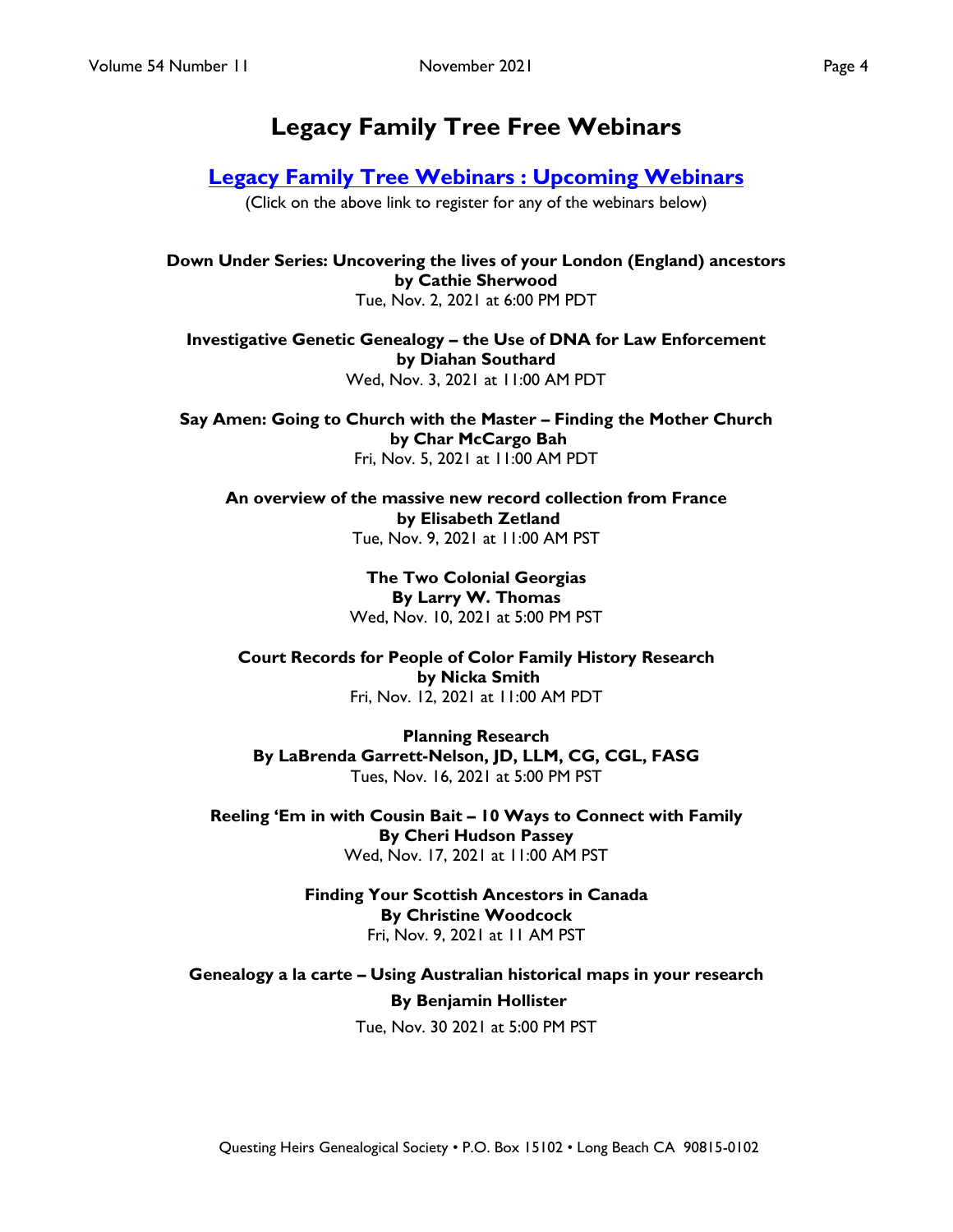# **• QHGS Membership Renewal Reminder •**

<span id="page-4-0"></span>

The Questing Heirs Genealogical Society membership year runs from January  $1<sup>st</sup>$ through December  $31<sup>st</sup>$ . Your dues help fund speakers and other activities throughout the year. Please complete the form on page 7 when you have a moment. Because we are not meeting in person right now, please mail the completed membership renewal form and your check to our post office box at: Questing Heirs Genealogical Society, PO Box 15102, Long Beach, CA 90815-0102

# **Nominations for 2022-2023 Board of Directors**

President: Tina McKillip Secretary: Bridget Dole Treasurer: Bob Prager Director of Publicity: Diana Transue Past President: Sandy McDonald

We will take additional nominations at our November 21, 2021 meeting and then vote on the slate of directors. I want to thank these members for volunteering to be on the Board.

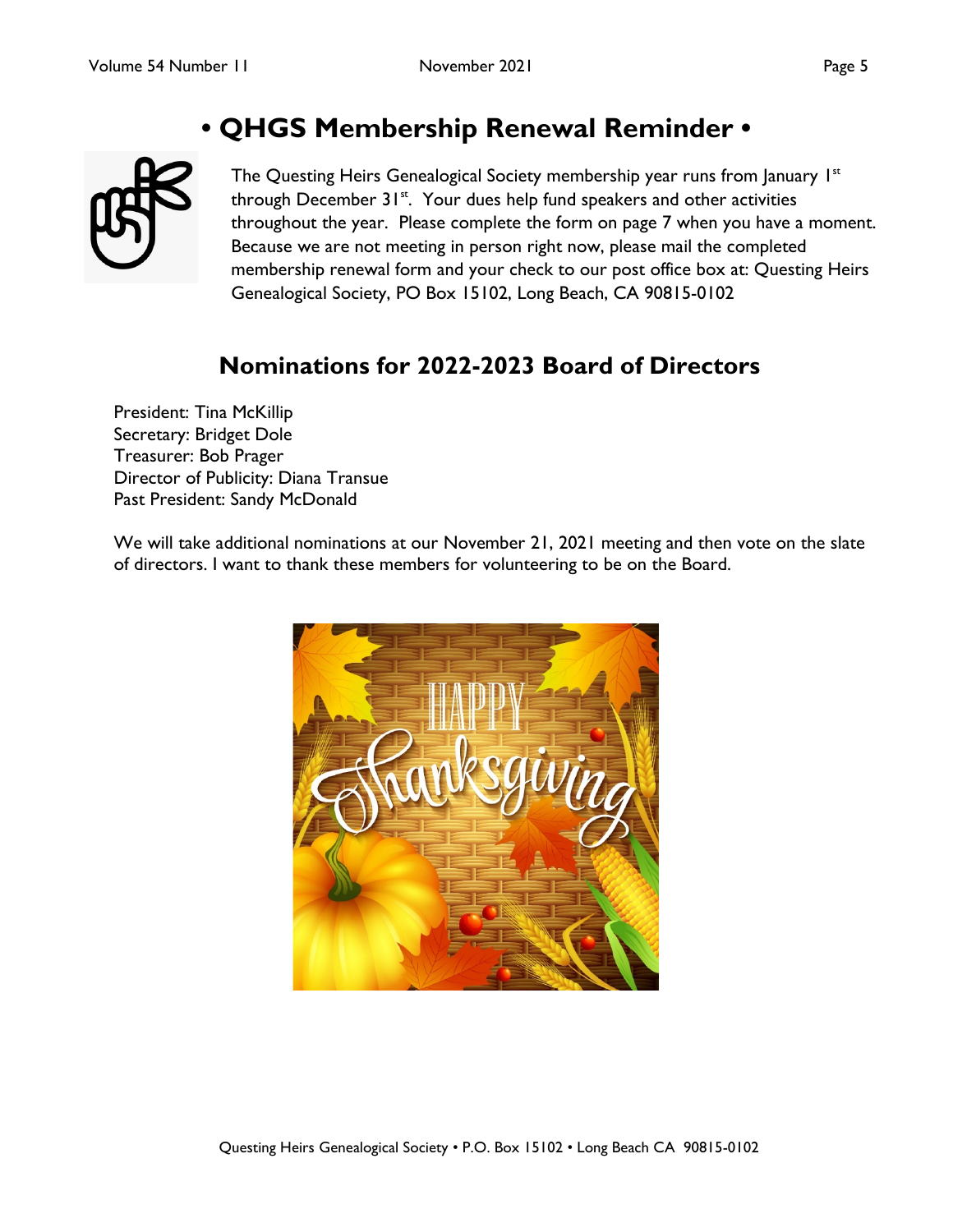<span id="page-5-0"></span>

Lakewood Masonic Center . 5918 Parkcrest Street Long Beach, CA

## **Questing Heirs Genealogical Society Board**

| 1 <sup>st</sup> Vice President – Programs  Jerry Hardison (2020-2022)        |  |
|------------------------------------------------------------------------------|--|
| 2 <sup>nd</sup> Vice President - Membership  Cynthia Day-Elliott (2021-2022) |  |
|                                                                              |  |
|                                                                              |  |
|                                                                              |  |
|                                                                              |  |
|                                                                              |  |
|                                                                              |  |

### **QHGS Volunteer Positions**

| Social Media/Facebook CoordinatorLaurie Angel |  |
|-----------------------------------------------|--|
|                                               |  |
|                                               |  |

## **Submissions for the December 2021 newsletter must be received by must be received by noon on November 24, 2021.**

The newsletter has been published since 1969 by Questing Heirs Genealogical Society, Inc. Submissions, including queries, corrections, or any questions regarding the newsletter should be sent to Cheryl Simmons, QHGS, P.O. Box 15102, Long Beach, CA 90815-0102, or emailed to [tamparoots@gmail.com.](mailto:tamparoots@gmail.com) We are not responsible for the accuracy of material published, but will gladly print corrections. Newsletter illustrations: QHGS logo designed by Mike Powers. Photograph on page 2 courtesy of Sara Corcoran. All other illustrations are in the public domain and come from New York Public Library, Library of Congress, Wikimedia Commons, Dover Royalty Free Clip Art or through a subscription to Clip Art.com as cited. Article by Laurie Bradshaw used with permission from FamilySearch.

Copyright © 2021 Questing Heirs Genealogical Society, Inc.

Permission to reprint original items from this publication is granted, provided that the reprint is used for non-commercial, educational purposes, and that the following notice appears at the end of the article: 'Previously published in Questing Heirs Genealogical Society Newsletter, Vol. 54, No. 11, November 2021. This newsletter is published monthly as a benefit for members of Questing Heirs; it is not meant to be sold. In order to receive the

monthly newsletter, one must be enrolled as a member of the Society. To join, please contact Membership Chair Cynthia Day-Elliott at [questingheirs@gmail.com](mailto:questingheirs@gmail.com)